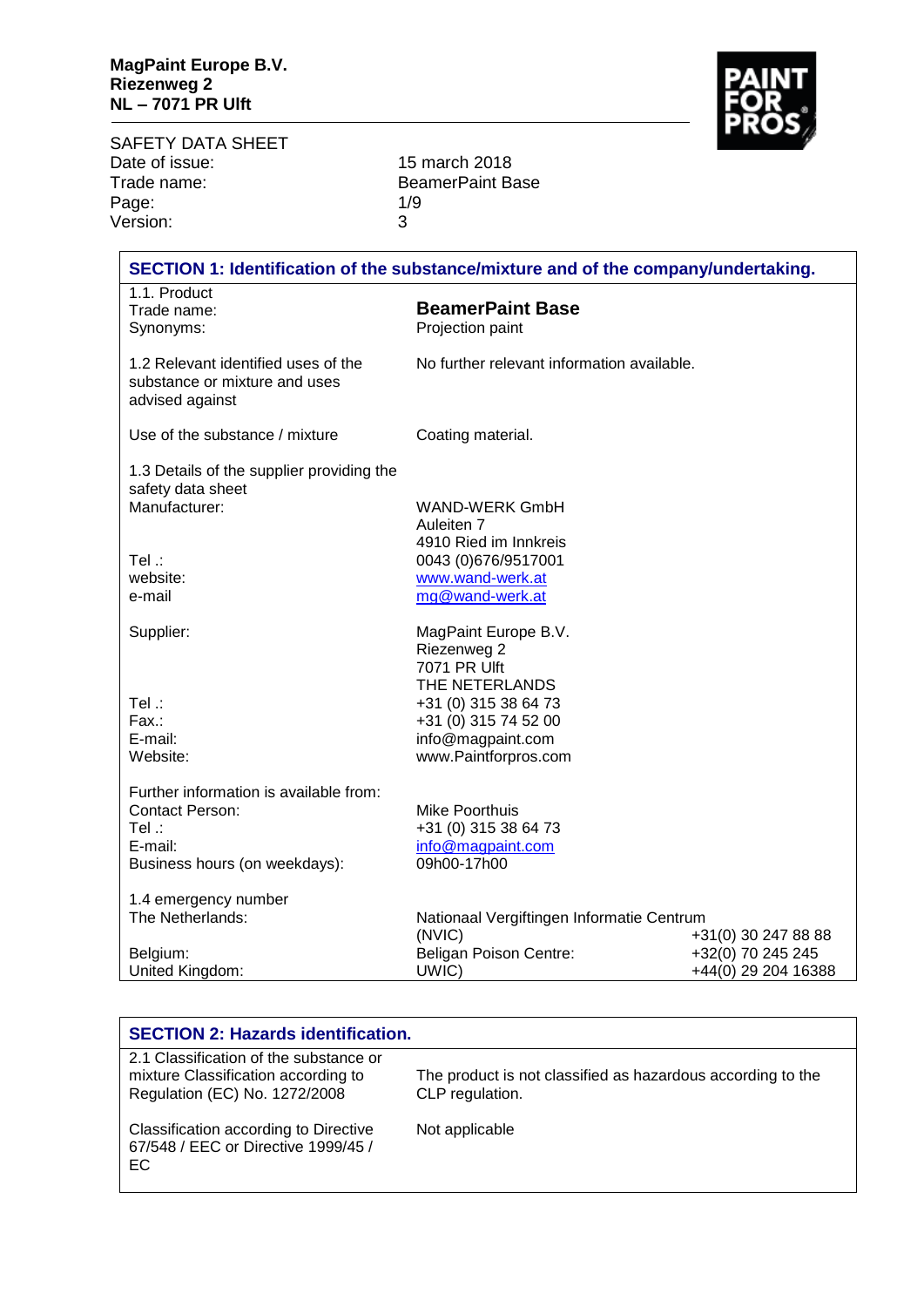

SAFETY DATA SHEET<br>Date of issue: 15 march 2018 Trade name: BeamerPaint Base Page: 2/9 Version: 3 Special hazard warnings for humans and the environment: 2.2 Label elements Labeling according to Regulation (EC) No 1272/2008 · Hazard pictograms · Signal word · Hazard statements · Additional information: 2.3 Other hazards Results of PBT and vPvB assessment PBT: vPvB: Not applicable Not applicable Not applicable Not applicable Contains 1,2-benzisothiazol-3 (2H) -one, mixture of: 5-chloro-2-methyl-2H-isothiazol-3-one and 2-methyl-2H-isothiazol-3 one (3: 1). Can cause allergic reactions. Safety data sheet available on request. Not applicable. Not applicable.

| <b>SECTION 3: Composition/information on ingredients.</b> |                                                              |
|-----------------------------------------------------------|--------------------------------------------------------------|
| 3.2 Chemical Characterization:                            |                                                              |
| <b>Mixtures</b>                                           |                                                              |
| Description:                                              | Coating / coating based on dispersion                        |
| Hazardous ingredients:                                    | Not applicable.                                              |
| Add. Hints:                                               | For the wording of the listed hazard statements, see section |
|                                                           | 16.                                                          |
|                                                           |                                                              |

| <b>SECTION 4: First aid measures.</b>                                                |                                                             |
|--------------------------------------------------------------------------------------|-------------------------------------------------------------|
| 4.1 Description of first aid measures                                                |                                                             |
| General information:                                                                 | No special actions required.                                |
| After inhalation:                                                                    | Supply fresh air, consult doctor in case of complaints.     |
| After eye contact:                                                                   | Rinse eyes under running water for 15 minutes with eyelids  |
|                                                                                      | open.                                                       |
|                                                                                      | If symptoms persist consult a doctor.                       |
| After swallowing:                                                                    | Rinse your mouth and drink plenty of water.                 |
|                                                                                      | Do not induce vomiting, seek medical attention immediately. |
| 4.2 Most important symptoms and<br>effects, both acute and delayed                   | No further relevant information available.                  |
| 4.3 Indication of any immediate<br>medical attention and special<br>treatment needed | No further relevant information available.                  |
|                                                                                      |                                                             |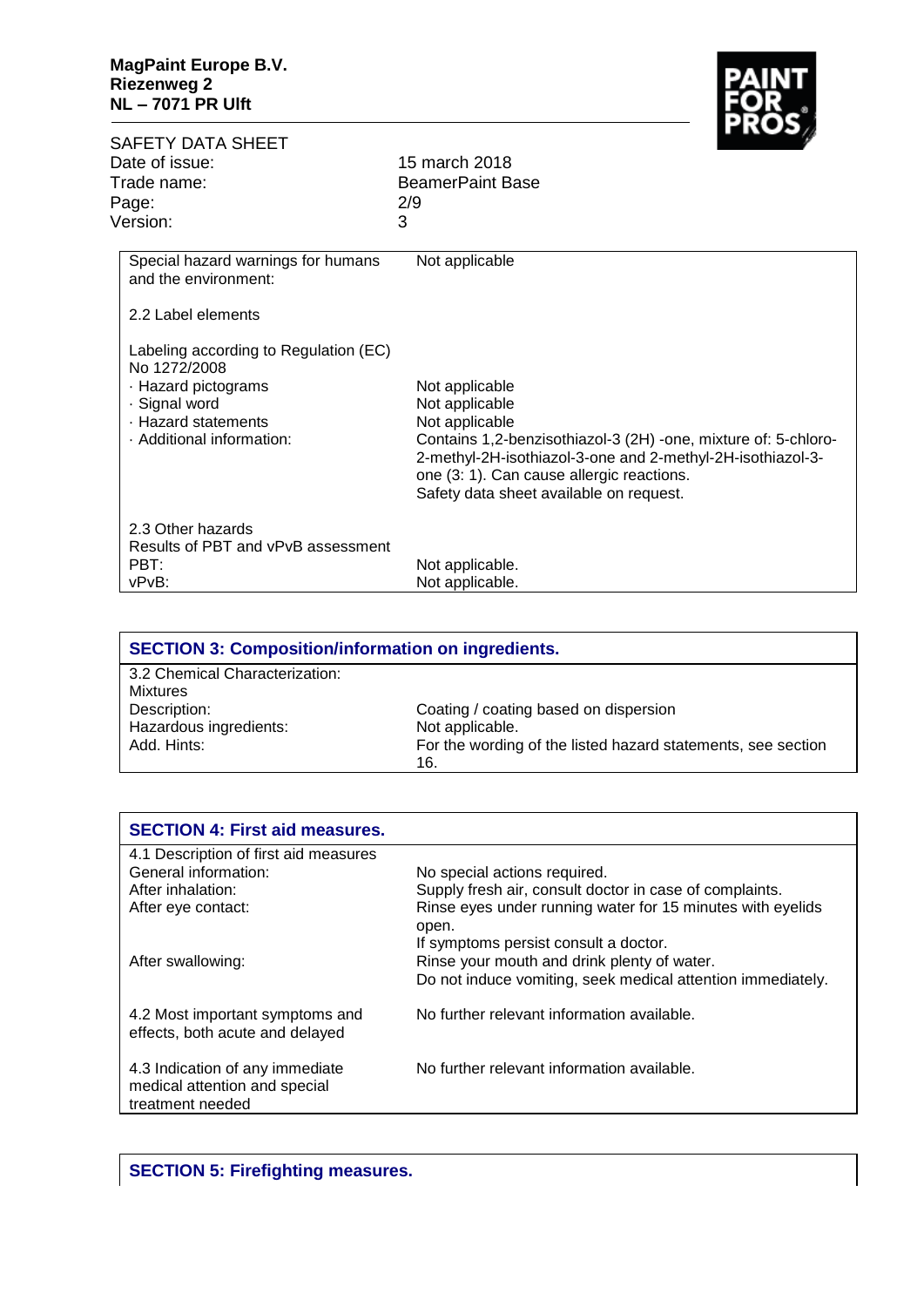

| SAFETY DATA SHEET<br>Date of issue:<br>Trade name:<br>Page:<br>Version:                                                   | $\overline{\phantom{a}}$<br>15 march 2018<br><b>BeamerPaint Base</b><br>3/9<br>3                                                                                                                            |
|---------------------------------------------------------------------------------------------------------------------------|-------------------------------------------------------------------------------------------------------------------------------------------------------------------------------------------------------------|
| 5.1 Extinguishing Media<br>Suitable extinguishing agents:<br>5.2 Special hazards arising from the<br>substance or mixture | Match fire extinguishing agent to surroundings.<br>In the case of a fire, besides the main combustion products,<br>carbon dioxide and<br>Carbon monoxide, even more harmful fire gases and vapors<br>arise. |
| 5.3 Advice for firefighters<br>Special protective equipment:                                                              | Wear self-contained breathing apparatus.                                                                                                                                                                    |

| <b>SECTION 6: Accidental release measures.</b>                                                  |                                                                                                                                                                                      |
|-------------------------------------------------------------------------------------------------|--------------------------------------------------------------------------------------------------------------------------------------------------------------------------------------|
| 6.1 Personal precautions, protective<br>equipment and in case of emergency<br>method to be used | Wear personal protective clothing.                                                                                                                                                   |
| 6.2 Environmental protection<br>measures:                                                       | Do not empty into drains / surface waters / groundwater.<br>Do not allow to get into the ground / soil.<br>Inform respective authorities when entering in waters or the<br>sewerage. |
| 6.3 Methods and material for<br>containment and cleaning up:                                    | With liquid-binding material (sand, kieselguhr, acid binder,<br>universal binder)<br>record, tape.<br>Dispose of contaminated material as waste according to<br>section 13           |
| 6.4 Reference to other sections                                                                 | For information on safe handling see section 7.<br>See section 8 for personal protection information.<br>Information on disposal, see section 13.                                    |

| <b>SECTION 7: Handling and storage.</b>                                             |                                                                          |
|-------------------------------------------------------------------------------------|--------------------------------------------------------------------------|
| 7.1 Precautions for safe handling                                                   | The usual when dealing with chemicals and chemical building<br>materials |
|                                                                                     | Take care. No special actions required.                                  |
|                                                                                     | Wear personal protective equipment.                                      |
| Information about fire and explosion<br>protection:                                 | No special measures<br>required.                                         |
| 7.2 Conditions for safe storage taking<br>into account intolerances                 |                                                                          |
| Storage:<br>Requirements for storerooms and<br>containers:<br>Storage instructions: | No special requirements.<br>Store away from food and feed.               |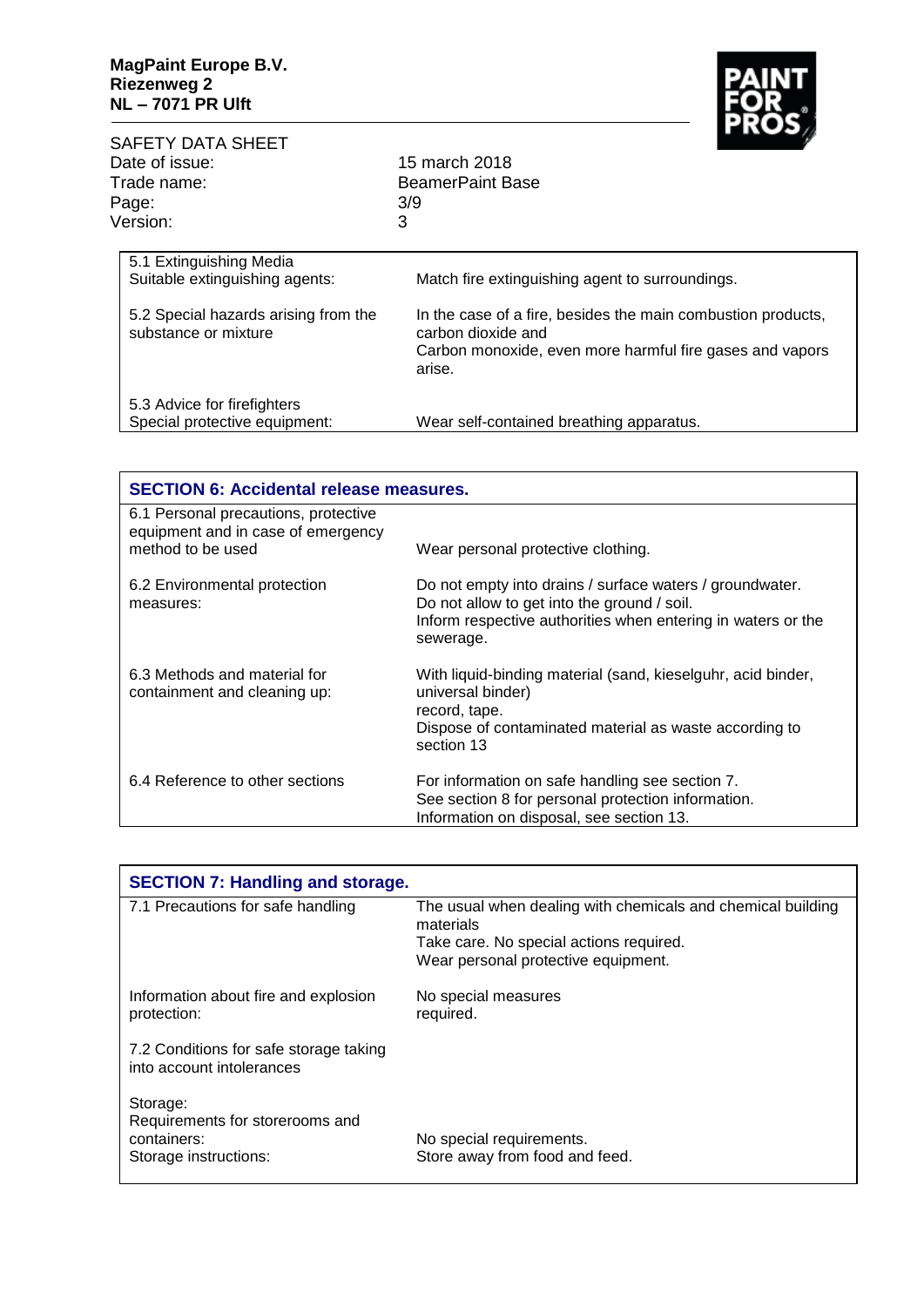$\mathbf{r}$ 



| <b>SAFETY DATA SHEET</b><br>Date of issue:<br>Trade name:<br>Page:<br>Version: | 15 march 2018<br><b>BeamerPaint Base</b><br>4/9<br>3                                           | тез |
|--------------------------------------------------------------------------------|------------------------------------------------------------------------------------------------|-----|
| Further information on storage<br>conditions:                                  | Keep container tightly closed.<br>Protect from heat and direct sunlight.<br>Protect from frost |     |
| Storage class:<br>VbF-Class:                                                   | Not Applicable.                                                                                |     |
| 7.3 Specific end use (s)                                                       | No further relevant information available.                                                     |     |

| <b>SECTION 8: Exposure controls/personal protection.</b>                                             |                                                                                                                                                                                                                                                                                                                                            |  |
|------------------------------------------------------------------------------------------------------|--------------------------------------------------------------------------------------------------------------------------------------------------------------------------------------------------------------------------------------------------------------------------------------------------------------------------------------------|--|
| Additional notes on the design of<br>technical systems:                                              | No further information, see section 7.                                                                                                                                                                                                                                                                                                     |  |
| 8.1 Parameters to be monitored<br>Components with workplace-related<br>limit values to be monitored: | The product contains no relevant quantities of substances with<br>workplace-related, too<br>monitoring limits.                                                                                                                                                                                                                             |  |
| 8.2 Exposure controls<br>Personal protective equipment:                                              |                                                                                                                                                                                                                                                                                                                                            |  |
| General protection and hygiene<br>measures:                                                          | The usual precautions when handling chemical building<br>materials and                                                                                                                                                                                                                                                                     |  |
|                                                                                                      | Chemicals are to be considered.<br>Wash hands before breaks and at the end of work.                                                                                                                                                                                                                                                        |  |
| Hand protection:                                                                                     | Protective gloves or<br>Skin cream.                                                                                                                                                                                                                                                                                                        |  |
| Glove material:                                                                                      | The selection of a suitable glove is not only from the material,<br>but also from<br>depending on quality characteristics and varies from<br>manufacturer to manufacturer. There<br>the product is a preparation of several substances, is the<br>resistance of<br>Glove materials are not predictable and therefore must be<br>before use |  |
|                                                                                                      | be checked.                                                                                                                                                                                                                                                                                                                                |  |
| Breakthrough time of glove material:                                                                 | The exact breakthrough time can be found out from the glove<br>manufacturer and<br>observed.                                                                                                                                                                                                                                               |  |
| Not suitable are gloves made of the<br>following materials:                                          | Leather gloves.                                                                                                                                                                                                                                                                                                                            |  |
| Eye protection:<br>Body protection:                                                                  | When refilling goggles recommended.<br>Protective clothing.                                                                                                                                                                                                                                                                                |  |

## **SECTION 9: Physical and chemical properties.**

9.1 Information on basic physical and chemical properties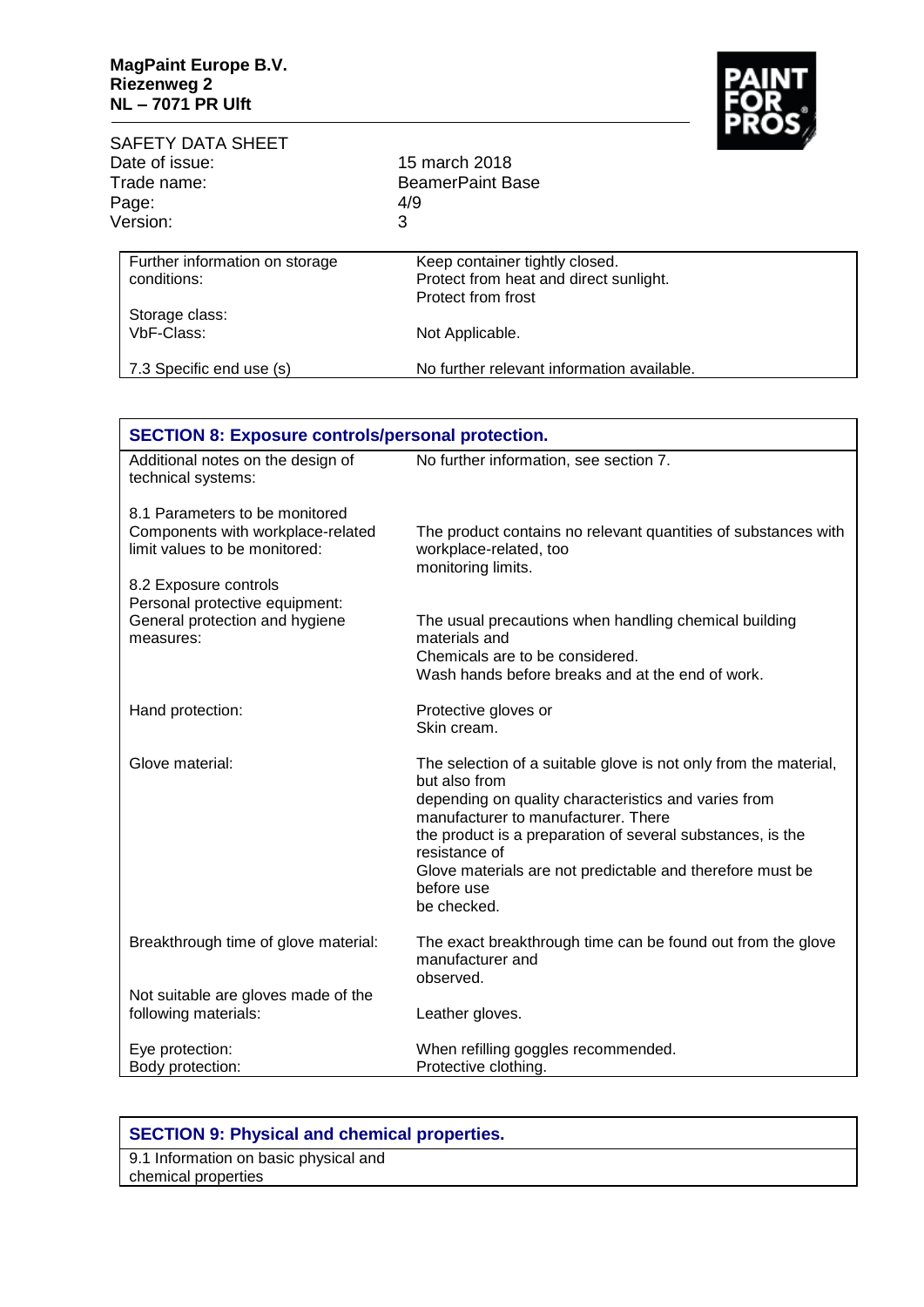## **MagPaint Europe B.V. Riezenweg 2 NL – 7071 PR Ulft**

SAFETY DATA SHEET<br>Date of issue: Trade name: BeamerPaint Base Page: 5/9 Version: 3

15 march 2018

General Information Appearance: Shape: Colour: Odor: Odor threshold :. pH at 20 degrees Celsius: change in condition Melting Point / Range: Boiling point / Range: Flash point: Self-ignition temperature: Explosion hazard: Vapor pressure at 20 ° C: Density at 20 ° C: Solubility in / miscibility with water: Total organic solvents: Water: · 9.2 Other information Liquid Different, depending on coloring Characteristic Not determined 8.5 Not determined 100 ° C Not applicable The product is not self-igniting. The product is not explosive. 23 hPa 1.45g / cc Fully miscible 0.1% 67.2% No further relevant information available.

| <b>SECTION 10: Stability and reactivity.</b>    |                                                                    |  |
|-------------------------------------------------|--------------------------------------------------------------------|--|
| 10.1 reactivity                                 | No further relevant information available.                         |  |
| 10.2 Chemical stability<br>Conditions to avoid: | No decomposition if used according to specifications<br>Use.       |  |
| 10.3 Possibility of hazardous reactions         | No dangerous reactions known.                                      |  |
| 10.4 Conditions to avoid                        | No further relevant information available.                         |  |
| 10.5 Incompatible materials:                    | No further relevant information available.                         |  |
| 10.6 Hazardous decomposition<br>products:       | With proper storage, proper handling and intended use<br>Use: none |  |

| <b>SECTION 11: Toxicological information.</b>                  |                                                                   |
|----------------------------------------------------------------|-------------------------------------------------------------------|
| 11.1 Information on toxicological<br>effects<br>acute toxicity | Based on available data, the classification criteria are not met. |
| Primary irritant effect:<br>Skin corrosion / irritation        | Based on available data, the classification criteria are not met. |
| Serious eye damage / irritation                                | Based on available data, the classification criteria are not met. |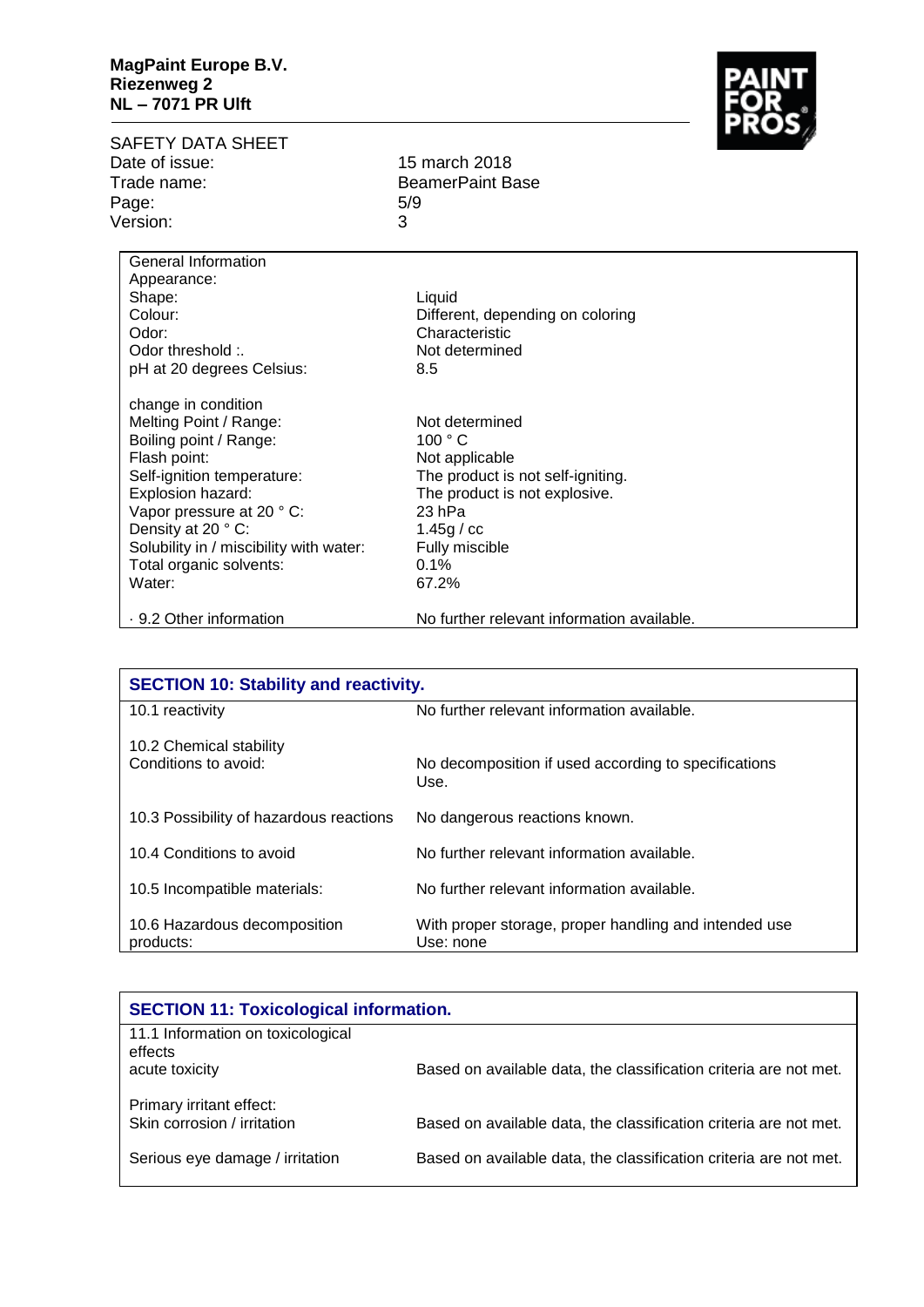

SAFETY DATA SHEET Date of issue: 15 march 2018<br>Trade name: 15 march 2018 Page: 6/<br>Version: 3 Version:

BeamerPaint Base<br>6/9

| Respiratory or skin sensitization                                                                    | Based on available data, the classification criteria are not met.              |
|------------------------------------------------------------------------------------------------------|--------------------------------------------------------------------------------|
| Subacute to chronic toxicity:<br>CMR effects (carcinogenic, mutagenic<br>and<br>Reproductive effect) | There are no data available for this point.                                    |
| Gamete mutagenicity                                                                                  | Based on available data, the classification criteria are not met.              |
| carcinogenicity                                                                                      | Based on available data, the classification criteria are not met.              |
| reproductive toxicity                                                                                | Based on the available data, the classification criteria are<br>not fulfilled. |
| Specific target organ toxicity - single<br>exposure                                                  | Based on available data, the classification criteria are not met.              |
| Specific target organ toxicity -                                                                     |                                                                                |
| repeated exposure                                                                                    | Based on available data, the classification criteria are not met.              |
| Aspiration                                                                                           | Based on available data, the classification criteria are not met.              |

| <b>SECTION 12: Ecological information.</b>                                                                          |                                                                                                                                                                                                                                                                                                      |  |  |
|---------------------------------------------------------------------------------------------------------------------|------------------------------------------------------------------------------------------------------------------------------------------------------------------------------------------------------------------------------------------------------------------------------------------------------|--|--|
| 12.1 Toxicity<br>Aquatic toxicity:                                                                                  | No further relevant information available.                                                                                                                                                                                                                                                           |  |  |
| 12.2 Persistence and degradability                                                                                  | No further relevant information available.                                                                                                                                                                                                                                                           |  |  |
| 12.3 Bioaccumulative potential                                                                                      | No further relevant information available.                                                                                                                                                                                                                                                           |  |  |
| 12.4 Mobility in soil<br>Ecotoxic effects<br>Comment:<br>Further ecological information and<br>general information: | No further relevant information available.<br>Mechanically eliminated. Flocculants can be helpful.<br>Water hazard class 1 (self-assessment): slightly hazardous for<br>water<br>Do not allow undiluted product or large quantities of it to reach<br>groundwater, bodies of water or sewage system. |  |  |
| 12.5 Results of PBT and vPvB<br>assessment<br>PBT:<br>vPvB:                                                         | Not applicable.<br>Not applicable.                                                                                                                                                                                                                                                                   |  |  |
| 12.6 Other adverse effects                                                                                          | No further relevant information available.                                                                                                                                                                                                                                                           |  |  |

| <b>SECTION 13: Disposal considerations.</b>     |                                                                                                                                                                                                                                                           |  |
|-------------------------------------------------|-----------------------------------------------------------------------------------------------------------------------------------------------------------------------------------------------------------------------------------------------------------|--|
| 13.1 Waste treatment methods<br>Recommendation: | Hazardous waste incineration or problem substance collection<br>points. Do not discard with household waste. Do not discharge<br>into drains, soil or waterways. Must not be disposed together<br>with household garbage. Do not empty into drains. Bring |  |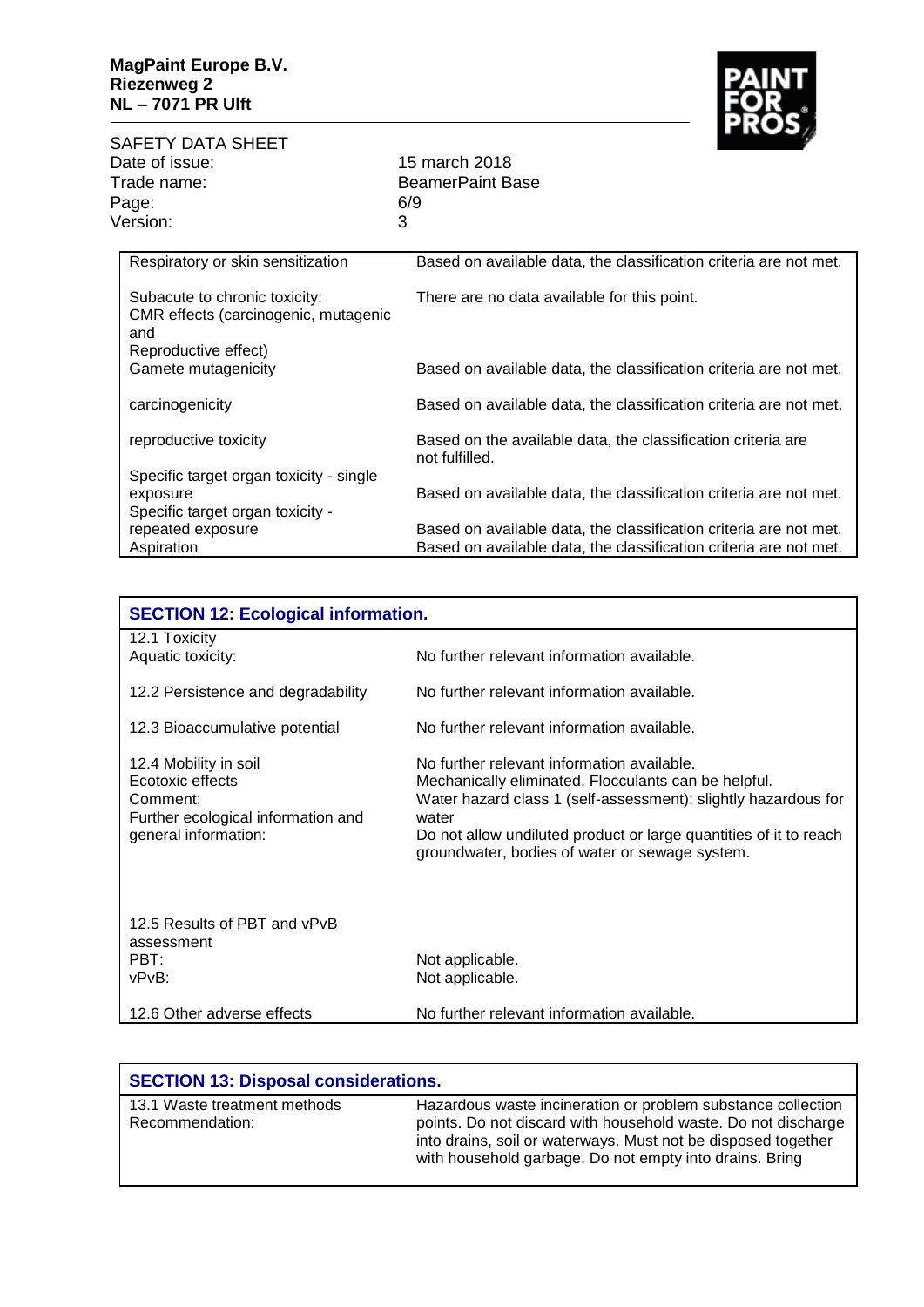## **MagPaint Europe B.V. Riezenweg 2 NL – 7071 PR Ulft**

| SAFETY DATA SHEET |     |
|-------------------|-----|
| Date of issue:    | 15  |
| Trade name:       | Bea |
| Page:             | 7/9 |
| Version:          | ີ   |

BeamerPaint Base<br>7/9

15 march 2018

|                                     | product leftovers to special waste collectors or to problem<br>substance collecting points.            |
|-------------------------------------|--------------------------------------------------------------------------------------------------------|
| Waste code:                         | 57303 according to ÖNORM S 2100 plastic dispersions<br>(water-based)                                   |
| Disposal methods:                   |                                                                                                        |
| Chemical-physical treatment:        | Suitable.                                                                                              |
| <b>Biological treatment:</b>        | Not suitable.                                                                                          |
| Thermal treatment:                  | Conditioning required.                                                                                 |
| Disposal:                           | Not suitable.                                                                                          |
| European Waste Catalog:<br>08 00 00 | Waste from HZVA of coatings (paints, varnishes, enamels),<br>adhesives,<br>Sealants and printing inks. |
| 08 01 00                            | Waste from HZVA end removal of paints and varnishes                                                    |
| 0801 12                             | Waste paint and varnish other than those mentioned in 08 01<br>11.                                     |
| Uncleaned packaging:                |                                                                                                        |
| Recommendation:                     | Disposal according to official regulations.                                                            |
|                                     | Empty containers completely and hand over collection points.                                           |
| Recommended cleaning agent:         | Water, if necessary with the addition of<br>Detergents.                                                |

| <b>SECTION 14: Transport information.</b>                                                           |                                                       |  |  |
|-----------------------------------------------------------------------------------------------------|-------------------------------------------------------|--|--|
| 14.1 UN number<br>ADR, ADN, IMDG, IATA                                                              | Not applicable.                                       |  |  |
| 14.2 UN proper shipping name<br>ADR, ADN, IMDG, IATA                                                | Not applicable.                                       |  |  |
| 14.3 Transport hazard classes<br>ADR, ADN, IMDG, IATA class                                         | Not applicable.                                       |  |  |
| 14.4 Packing group<br>ADR, IMDG, IATA                                                               | Not applicable.                                       |  |  |
| 14.5 Environmental hazards:<br>Marine pollutant:                                                    | No.                                                   |  |  |
| 14.6 Special precautions for user:                                                                  | Not applicable.                                       |  |  |
| . 14.7 Transport in bulk according to<br>Annex II of MARPOL Convention and<br>According to IBC Code | Not applicable.                                       |  |  |
| Transportation / further information:                                                               | No dangerous good according to the above regulations. |  |  |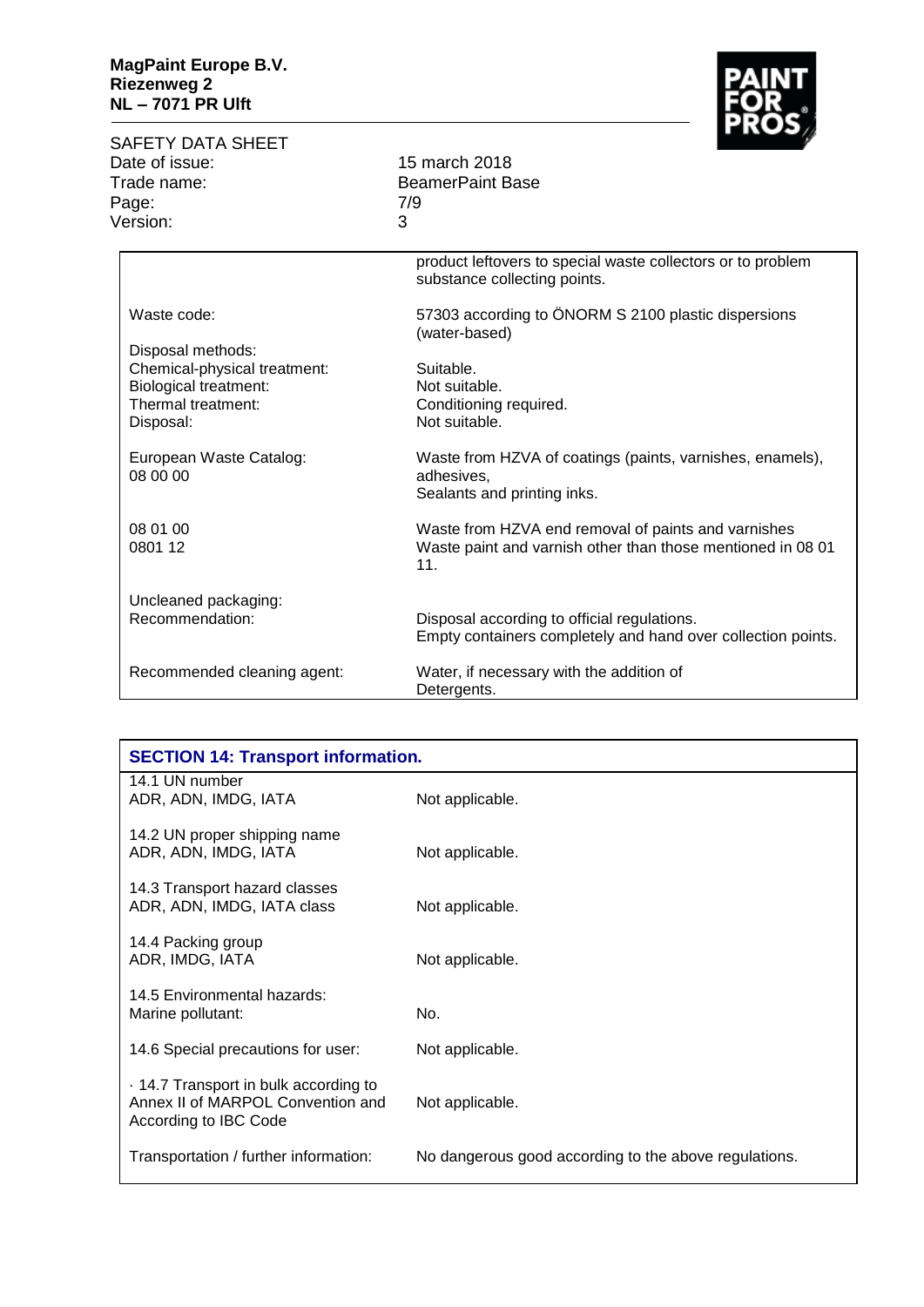

SAFETY DATA SHEET<br>Date of issue: Date of issue: 15 march 2018<br>Trade name: 15 march 2018 Page: 8/9<br>Version: 3 Version:

BeamerPaint Base

UN "Model Regulation": Not applicable.

| <b>SECTION 15: Regulatory information.</b>                                          |                                                           |  |  |  |
|-------------------------------------------------------------------------------------|-----------------------------------------------------------|--|--|--|
| 15.1 Safety, health and environmental<br>regulations / legislation specific for the |                                                           |  |  |  |
| substance or mixture:                                                               | Not applicable                                            |  |  |  |
| Labeling according to Regulation (EC)<br>No 1272/2008:                              |                                                           |  |  |  |
| hazard pictograms                                                                   | Not applicable                                            |  |  |  |
| signal word                                                                         | Not applicable                                            |  |  |  |
| <b>Statements</b>                                                                   | Not applicable                                            |  |  |  |
| National regulations:<br>Classification according to VbF:                           | Not applicable                                            |  |  |  |
| Technical instructions air:                                                         |                                                           |  |  |  |
| VOC value (Switzerland):                                                            | 0.13%                                                     |  |  |  |
| Water hazard class:                                                                 | WGK 1 (self-classification): slightly hazardous to water. |  |  |  |
|                                                                                     |                                                           |  |  |  |
| Other regulations, restrictions and<br>prohibition regulations                      | Employees observe the law on indoor protection.           |  |  |  |
| 15.2 Chemical Safety Assessment:                                                    | A chemical safety assessment was not                      |  |  |  |
|                                                                                     | carried out.                                              |  |  |  |

| <b>SECTION 16: Other information.</b>                                                                                                                                                                                                                                                                                                                                                                                                                                                                                                                |                   |                                    |  |  |
|------------------------------------------------------------------------------------------------------------------------------------------------------------------------------------------------------------------------------------------------------------------------------------------------------------------------------------------------------------------------------------------------------------------------------------------------------------------------------------------------------------------------------------------------------|-------------------|------------------------------------|--|--|
| Document history:                                                                                                                                                                                                                                                                                                                                                                                                                                                                                                                                    | Printed on:       | 15. March 2018                     |  |  |
|                                                                                                                                                                                                                                                                                                                                                                                                                                                                                                                                                      | Previous edition: | 24.10.2016                         |  |  |
|                                                                                                                                                                                                                                                                                                                                                                                                                                                                                                                                                      | Version:          | 2                                  |  |  |
|                                                                                                                                                                                                                                                                                                                                                                                                                                                                                                                                                      | Modification:     | Trade name, supplier and<br>layout |  |  |
| The above information is due to careful laboratory tests and literature                                                                                                                                                                                                                                                                                                                                                                                                                                                                              |                   |                                    |  |  |
| and are based on the state of knowledge at the time of issue of this safety data sheet. They describe the<br>safety-relevant properties and requirements of the product. A warranty claim in case of damage cannot<br>be derived from this. With the new edition of safety data sheets, older ones lose their validity.<br>Department issuing data sheet: Laboratory<br>Contact: Dr. Wolfgang Schörkhuber                                                                                                                                            |                   |                                    |  |  |
| Abbreviations and acronyms:<br>ADR: Accord européen sur le transport des marchandises dangereuses par route (European Agreement<br>concerning the International Carriage of Dangerous Goods by Road)<br><b>IMDG: International Maritime Code for Dangerous Goods</b><br>IATA: International Air Transport Association<br>GHS: Globally Harmonized System of Classification and Labeling of Chemicals<br><b>EINECS: European Inventory of Existing Commercial Chemical Substances</b><br><b>ELINCS: European List of Notified Chemical Substances</b> |                   |                                    |  |  |
| CAS: Chemical Abstracts Service (division of the American Chemical Society)                                                                                                                                                                                                                                                                                                                                                                                                                                                                          |                   |                                    |  |  |